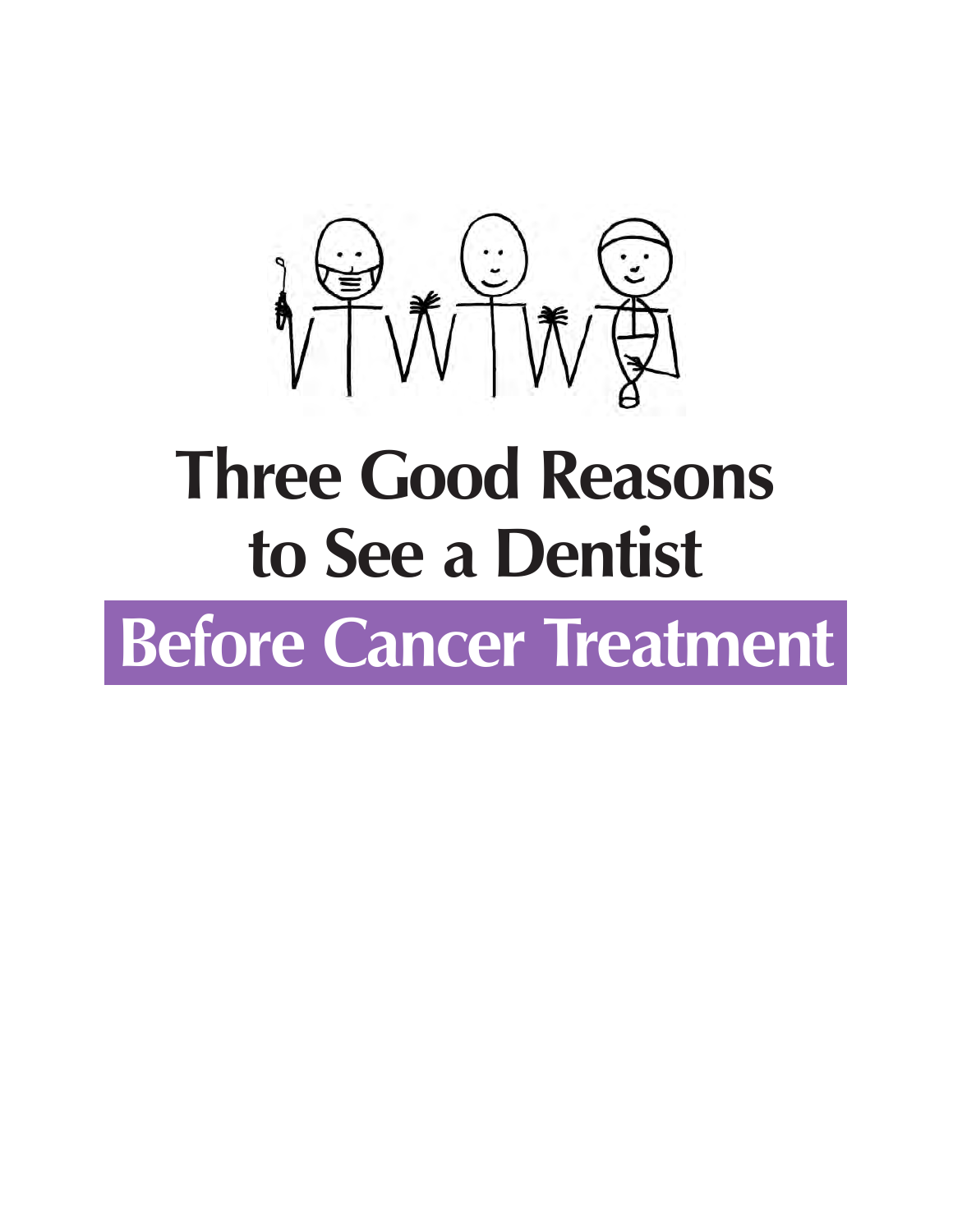#### **Oral Health, Cancer Care, and You Fitting the Pieces Together**

#### About *Three Good Reasons To See a Dentist Before Cancer Treatment*

Thank you for your interest in *Three Good Reasons To See a Dentist Before Cancer Treatment*. This publication is intended for adults whose reading skills are below the second grade level. It was developed by the National Institute of Dental and Craniofacial Research (NIDCR), one of the National Institutes of Health.

This booklet provides important oral health information to patients with cancer through a series of unique illustrations called pictographs—pictures that represent ideas. Research conducted at the Johns Hopkins Oncology Center found that when pictographs were used, patients' abilities to remember how to deal with problems associated with cancer treatment increased significantly. The pictographs consisted of simple sketches with stick figures, allowing actions to be depicted in a clear, culturally neutral manner.

In *Three Good Reasons To See a Dentist Before Cancer Treatment*, pictographs inform people who have been diagnosed with cancer of the oral health complications they may develop because of their treatment. The illustrations depict patients and the cancer care team in numerous situations that highlight why patients need to seek dental care before and during cancer treatment. Further, the pictographs explain steps patients can take during treatment to prevent or minimize oral health problems.

*Three Good Reasons To See a Dentist Before Cancer Treatment* is most effective when a member of the health care team explains the booklet to the patient. Each pictograph represents actions that need to be reviewed. Introduced in this way, the pictographs serve to remind patients of the instructions when the booklet is reviewed at home.

If you have any questions about this booklet or would like to order more copies, contact the National Oral Health Information Clearinghouse, a service of NIDCR.

#### **U.S. Department of Health and Human Services National Institutes of Health** National Institute of Dental and Craniofacial Research National Oral Health Information Clearinghouse 1 NOHIC Way Bethesda, MD 20892-3500 (301) 402–7364 • www.nidcr.nih.gov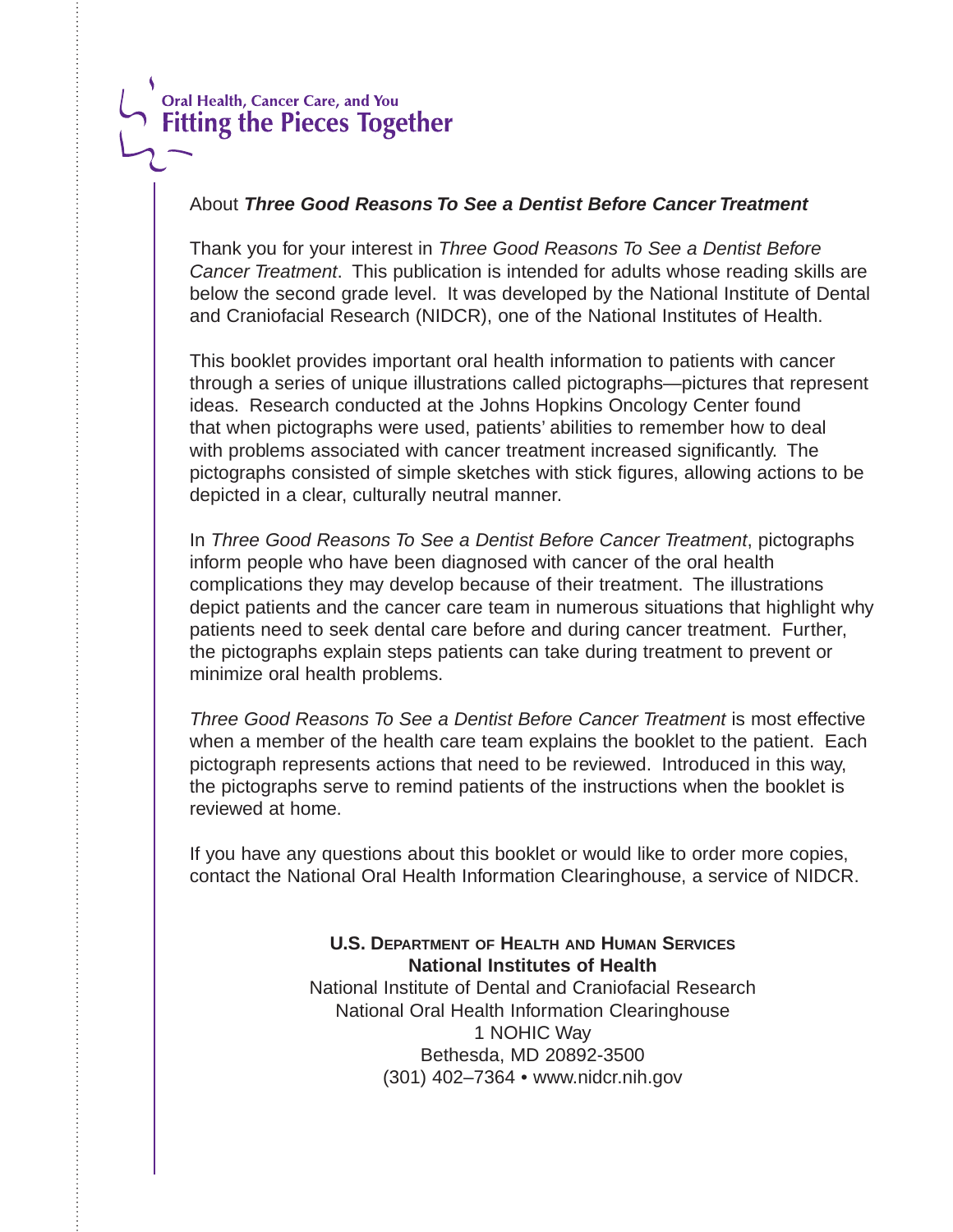## **Three Good Reasons to See a Dentist Before Cancer Treatment**





Your cancer care team should include a dentist.

**Save Your Teeth and Bones**



3

1



Children also need special protection.

**Feel Better**



Make sure you have a dental check up before your first cancer treatment.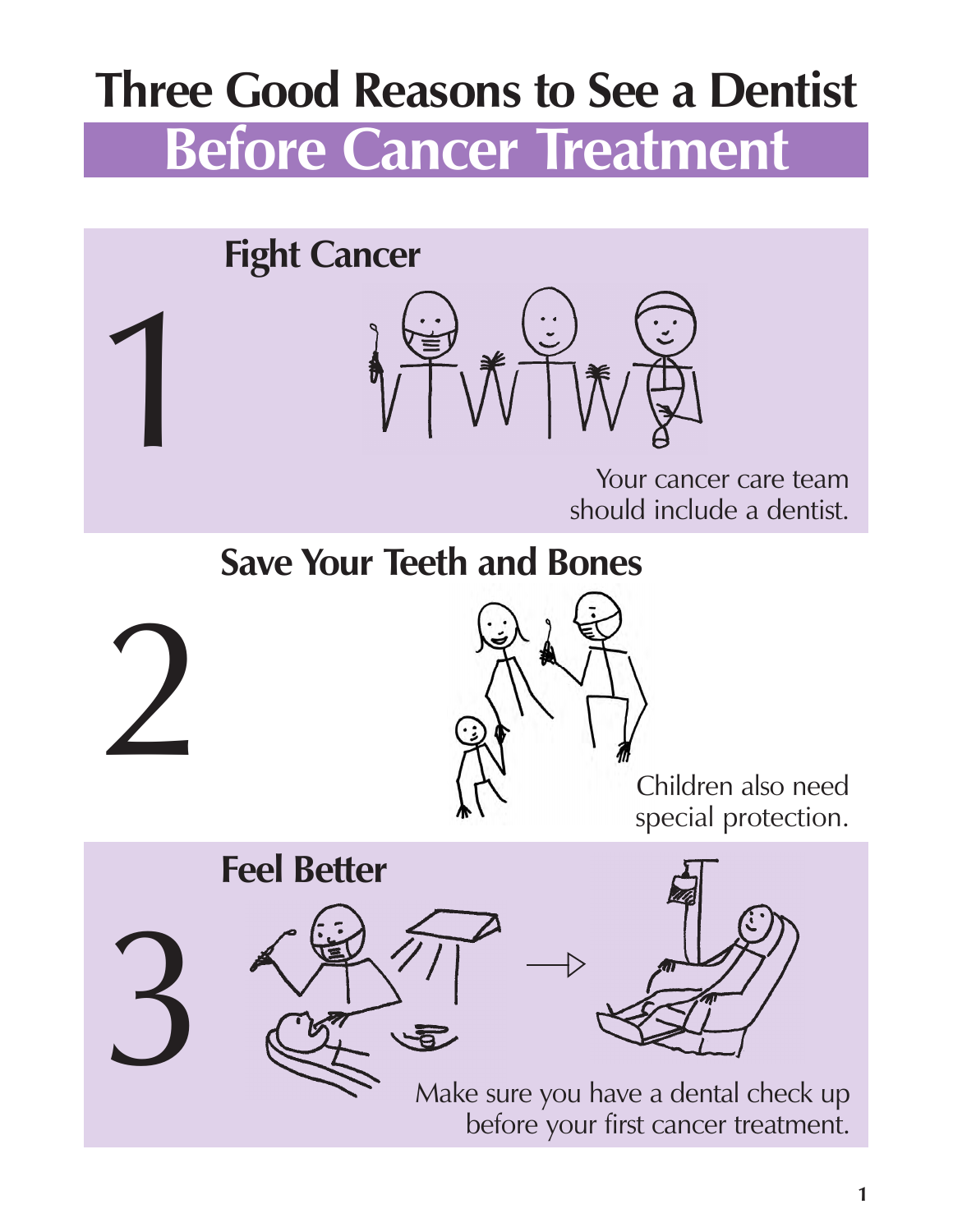## **Protect Your Mouth**



**During Cancer Treatment** 



| Soak an extra-soft toothbrush<br>in warm water to make it softer.  |  |
|--------------------------------------------------------------------|--|
| Brush your teeth and<br>tongue gently.                             |  |
| <b>Brush after</b><br>every meal.                                  |  |
| Brush at<br>bedtime.                                               |  |
| Floss once<br>a day.                                               |  |
| If flossing hurts in<br>one place, keep<br>flossing in the others. |  |
| <b>Rinse often</b><br>with water.                                  |  |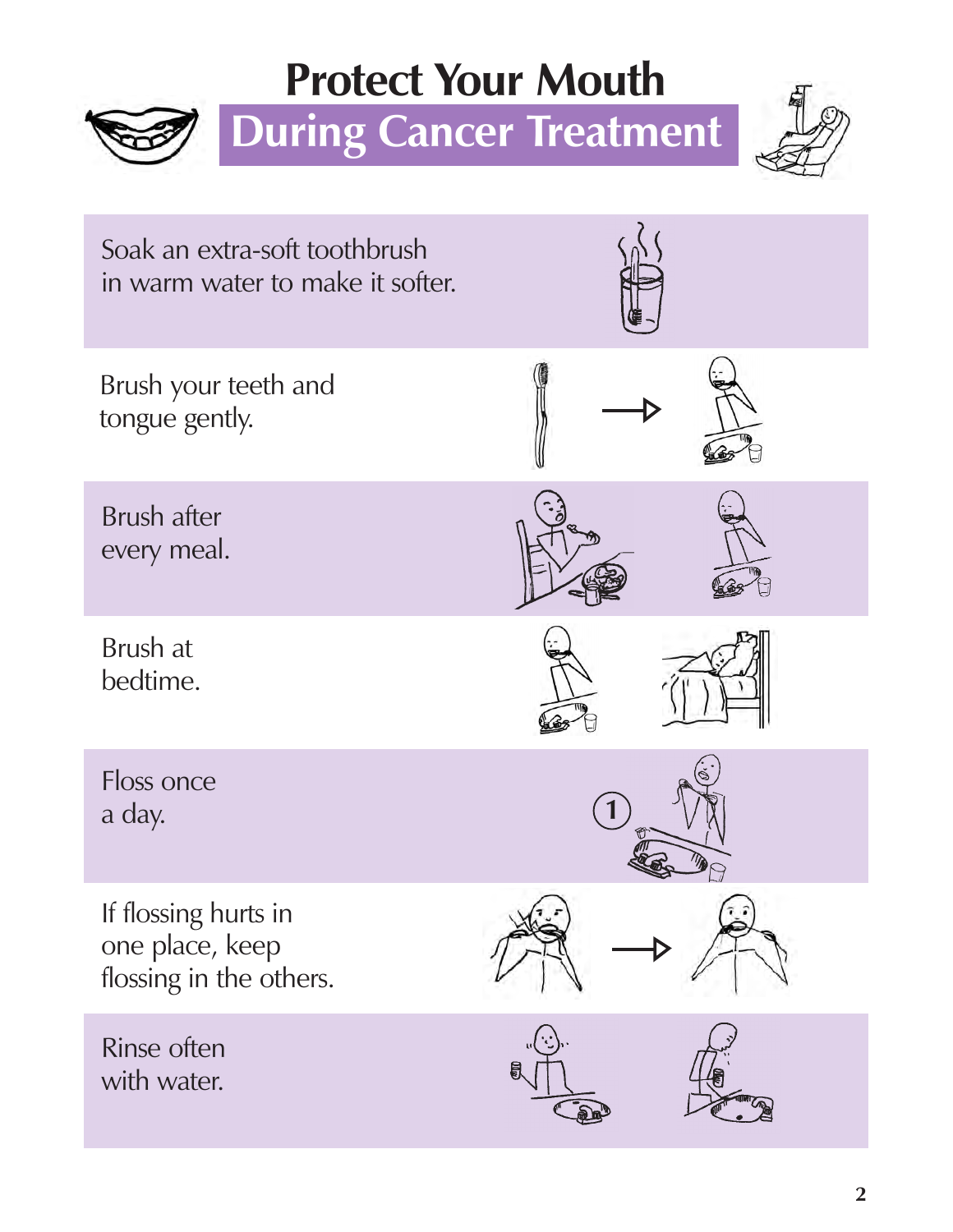Don't use mouthwash with alcohol in it. Sip water and use a saliva substitute to keep your mouth moist. Choose soft, easy-to-chew foods. Avoid spicy, sour, or crunchy foods. Avoid very hot or icy-cold food. Avoid alcohol. Stop smoking or chewing tobacco. contains alcohol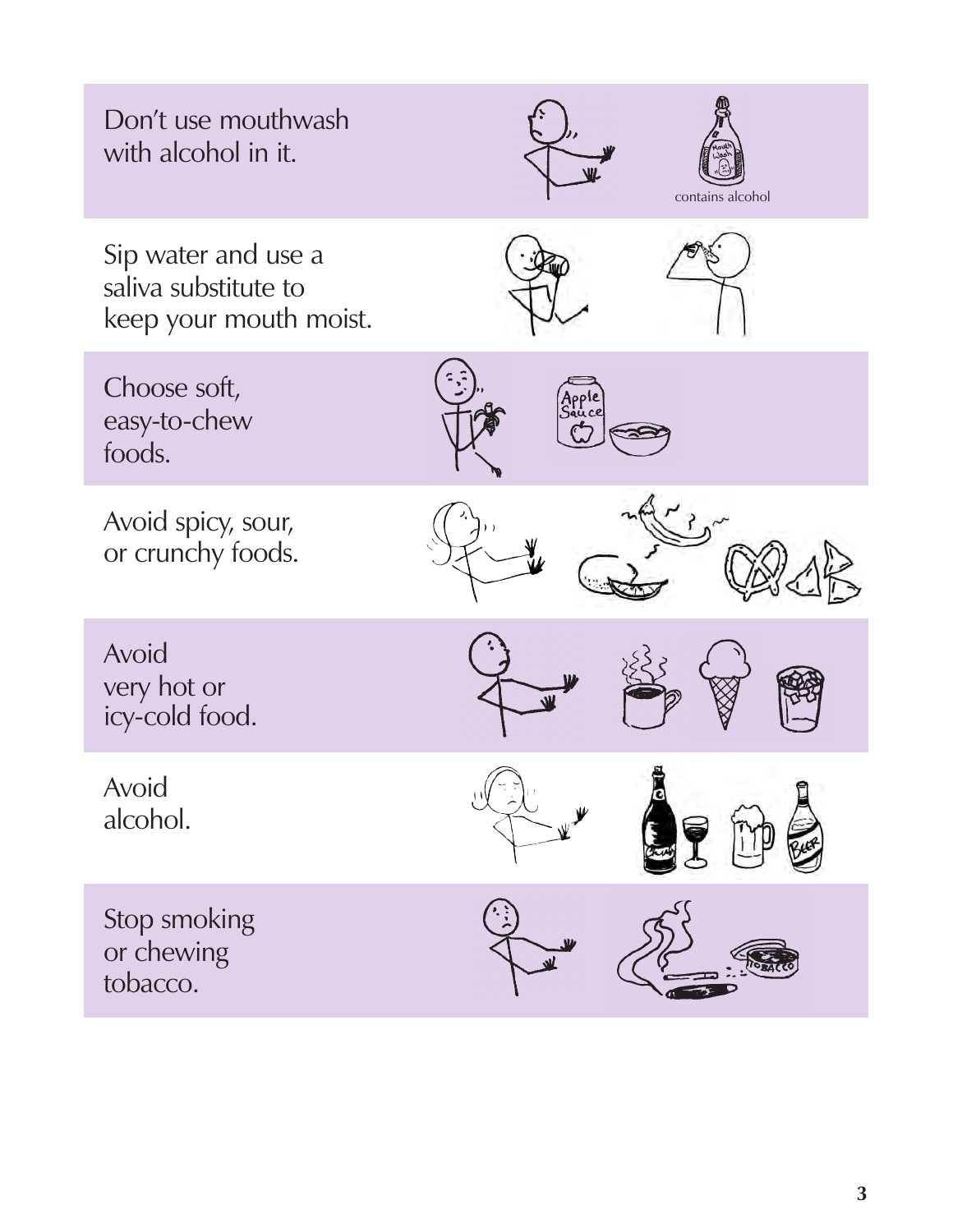# **Tips for Mouth Problems**

### **Sore Mouth, Sore Throat**



- Rinse often with
	- 1/4 teaspoon of baking soda and
	- 1/8 teaspoon of salt in 1 cup of warm water
	- Don't swallow.



• Ask your cancer care team about medicine that can help with the pain.

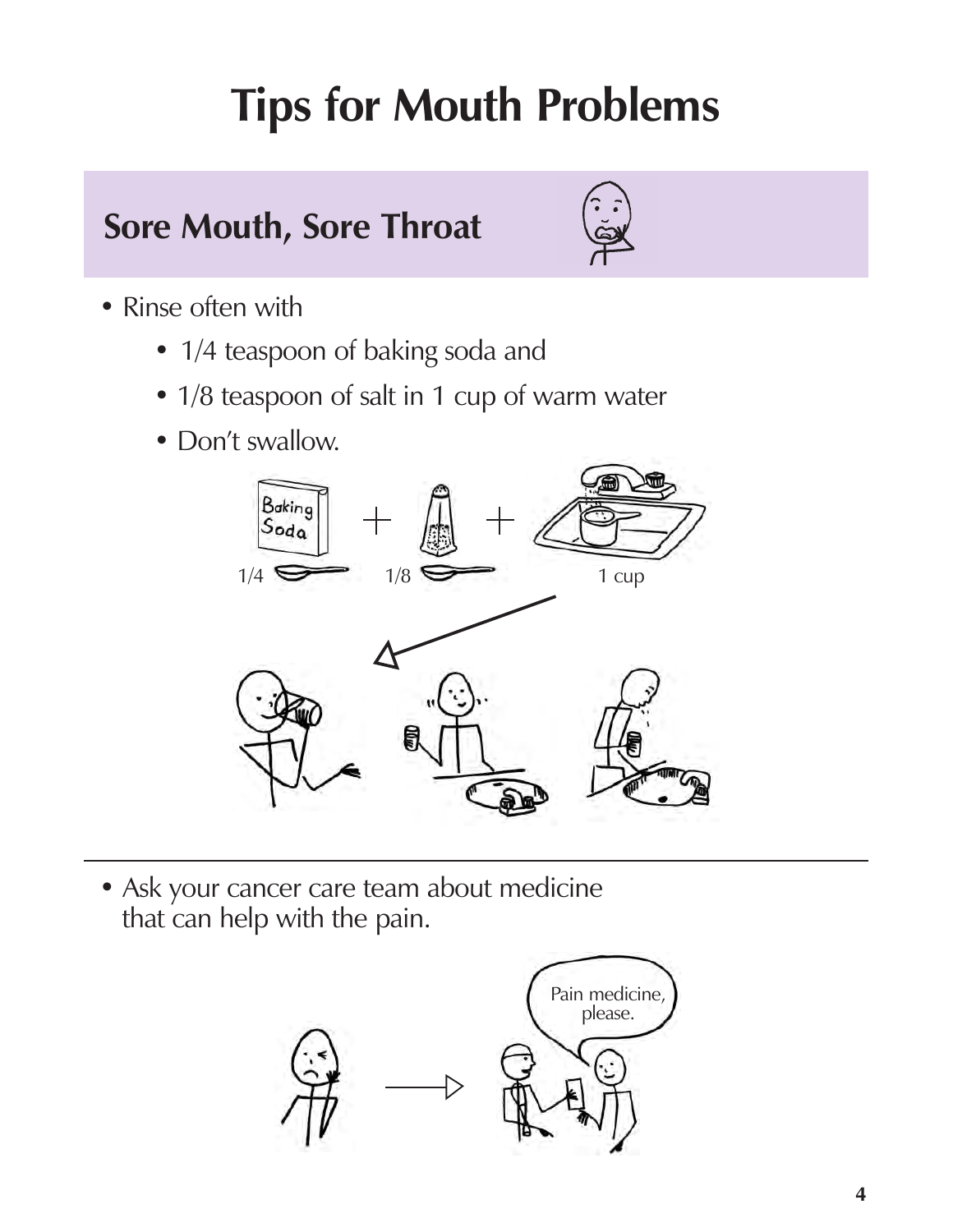## **Dry Mouth**



• Sip water often.



Sugar-Free

• Use sugar-free gum or candy.



• Talk to your dentist about saliva substitutes.



### **Eating Problems**



• Ask for medicine to numb the pain.

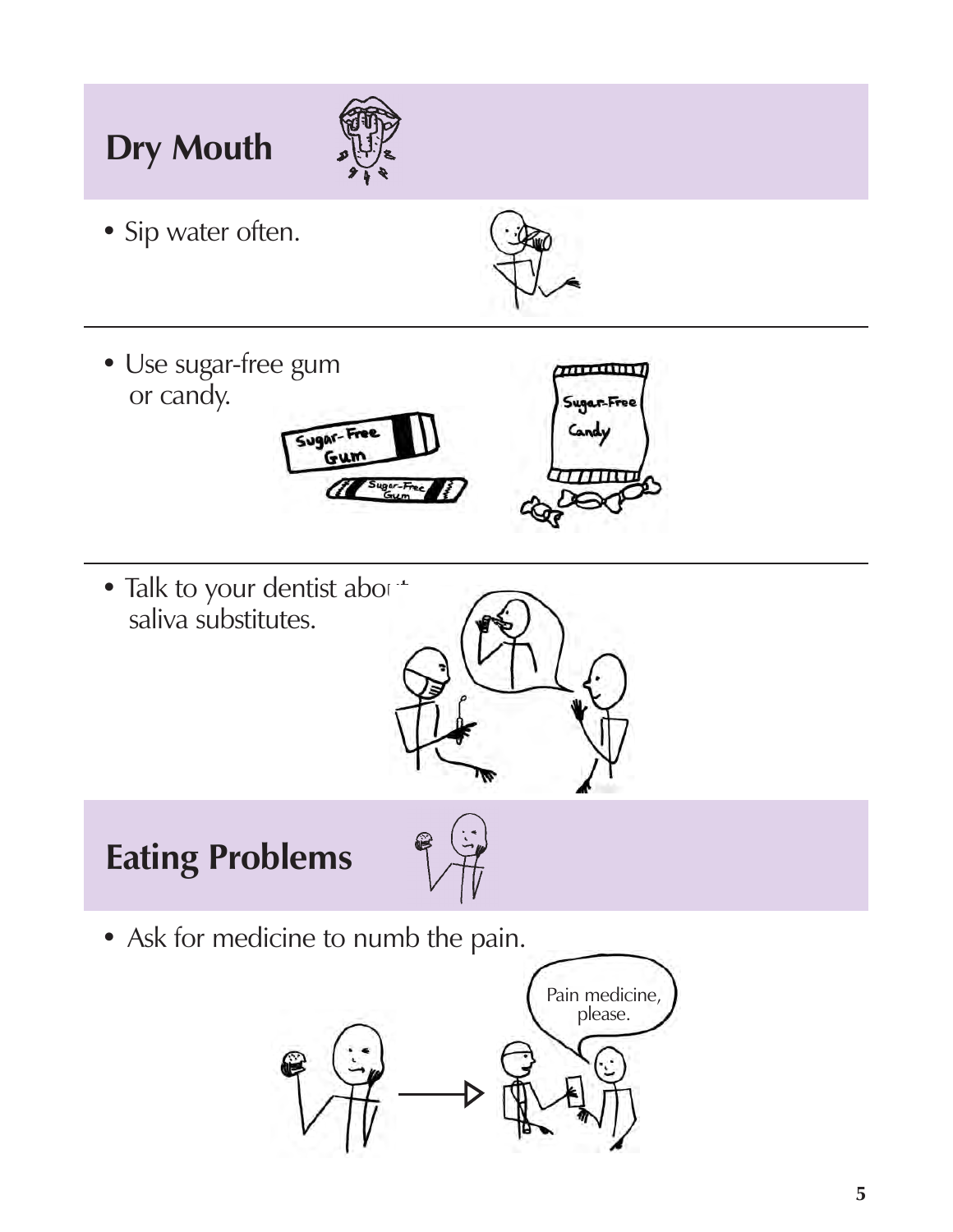### **Stiff Chewing Muscles**

• Three times a day, open and close your mouth as far as you can without pain. Repeat 20 times.



- Rinse your mouth after vomiting. Use 1/4 teaspoon of baking soda in 1 cup of warm water.
- Don't swallow.



• Ask your dentist to put fluoride on your teeth to help prevent cavities.

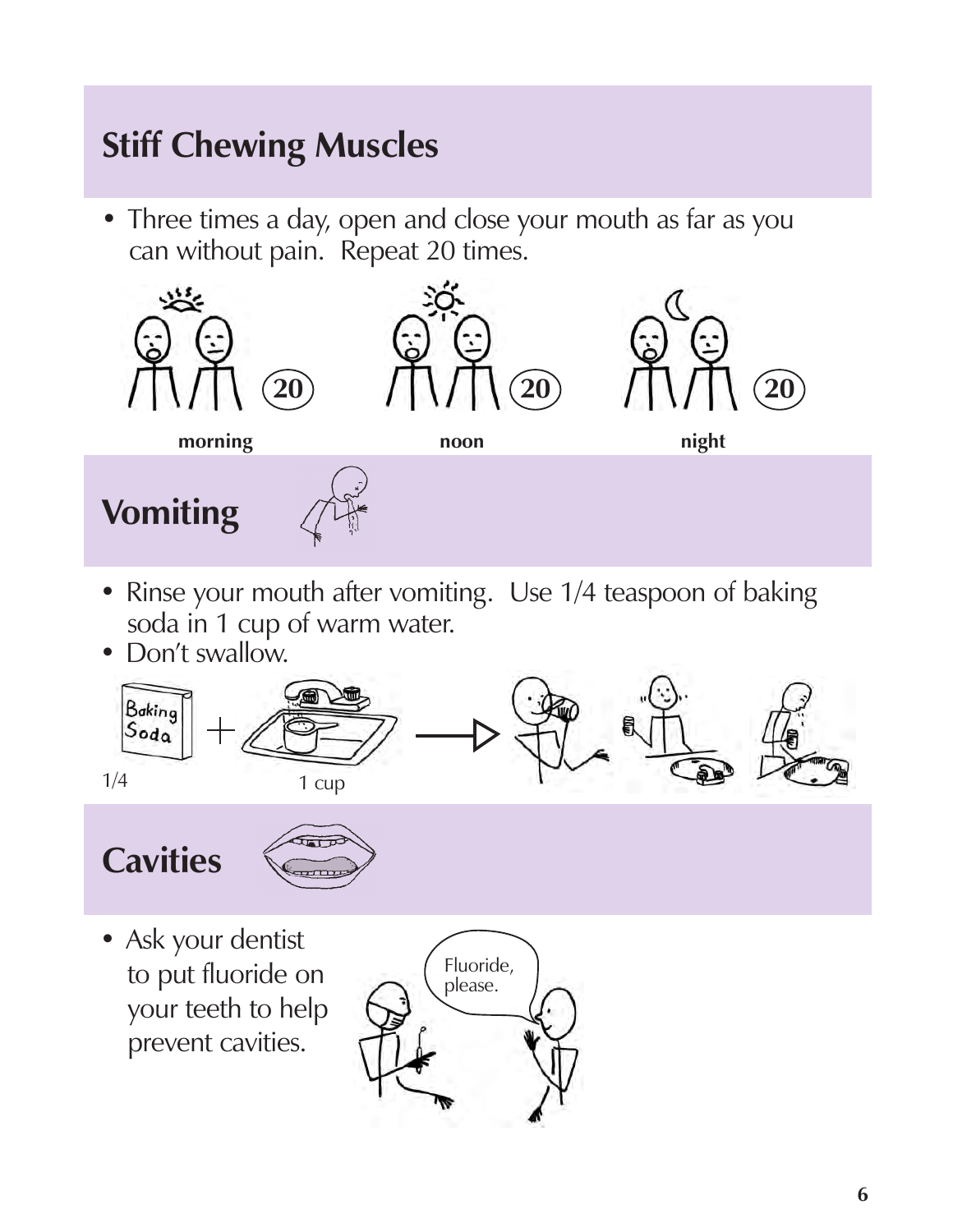## **When to Call Your Cancer Care Team**













Swelling